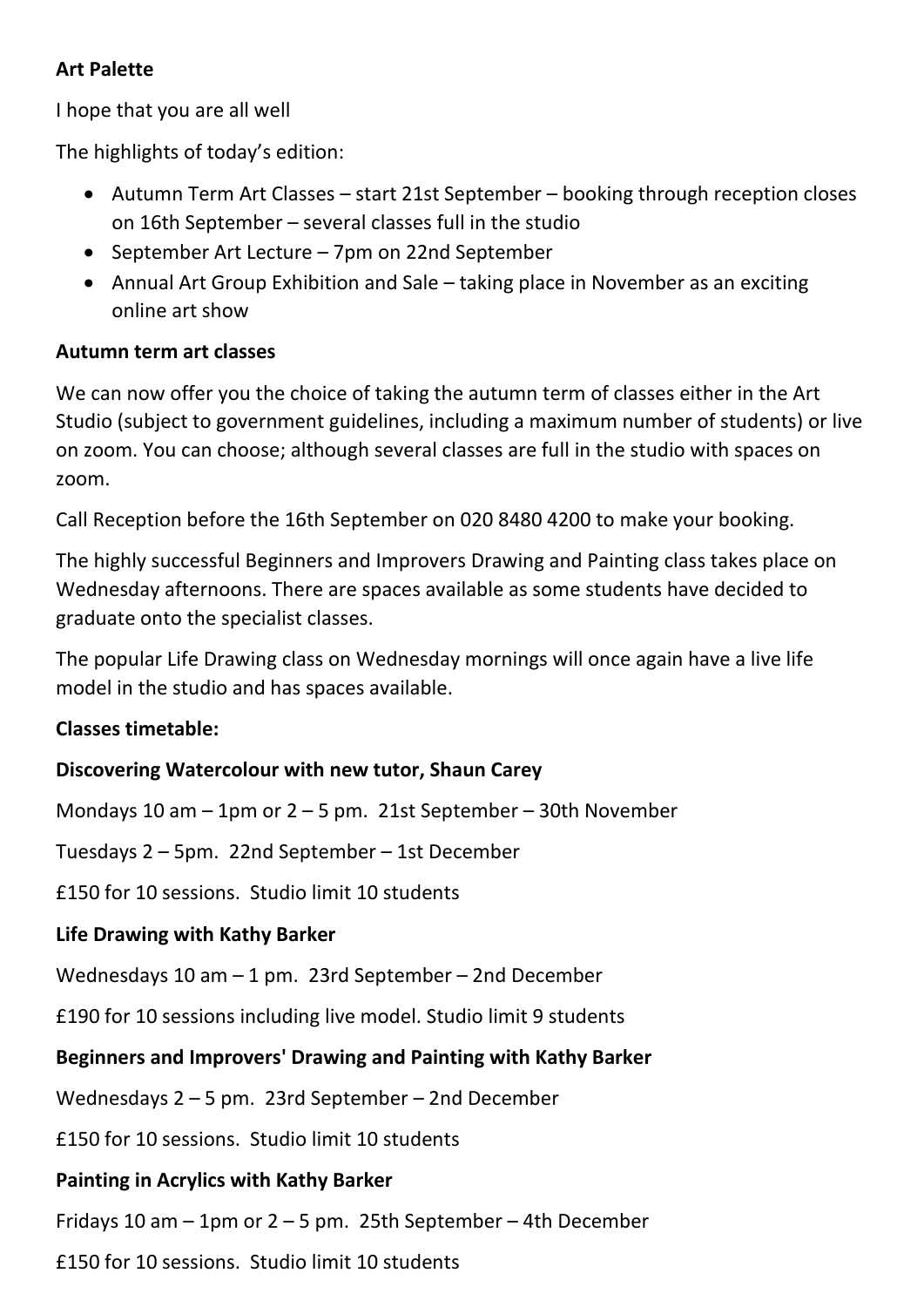All classes will break for Half Term for the week of 26th – 30th October and have a class size limit of 16 students across Studio and zoom.

Information can be found on the Members' website – just search Art Classes – or email me via [artgroup@roehamptonclub.co.uk](mailto:artgroup@roehamptonclub.co.uk) – including class syllabi, materials lists, zoom info and the protocol on how to use the studio during the Covid19 restrictions.

We're always keen to welcome new students so if you know of any fellow Club Members who might be interested please tell them about our classes.

#### **BEGINNERS AND IMPROVERS**

We are always delighted at the progress our new students make over the course of a year; here are some examples of artwork by students who joined the class earlier this year:



**Beginners and Improvers' Drawing and Painting with Kathy Barker** Wednesdays 2 – 5 pm. 23rd September – 2nd December £150 for 10 sessions. Studio limit 10 students

#### **AUTUMN ART LECTURES**

The dates of the three autumn lectures for your diaries are: 22nd September, 7pm - The Art of the Sublime - Colin Pink 20th October, 8pm - Rafael - Genius of the Renaissance in Rome - Jo Walton 24th November, 8pm - The Scottish Colourists - Anne Anderson

#### **SEPTEMBER LECTURE**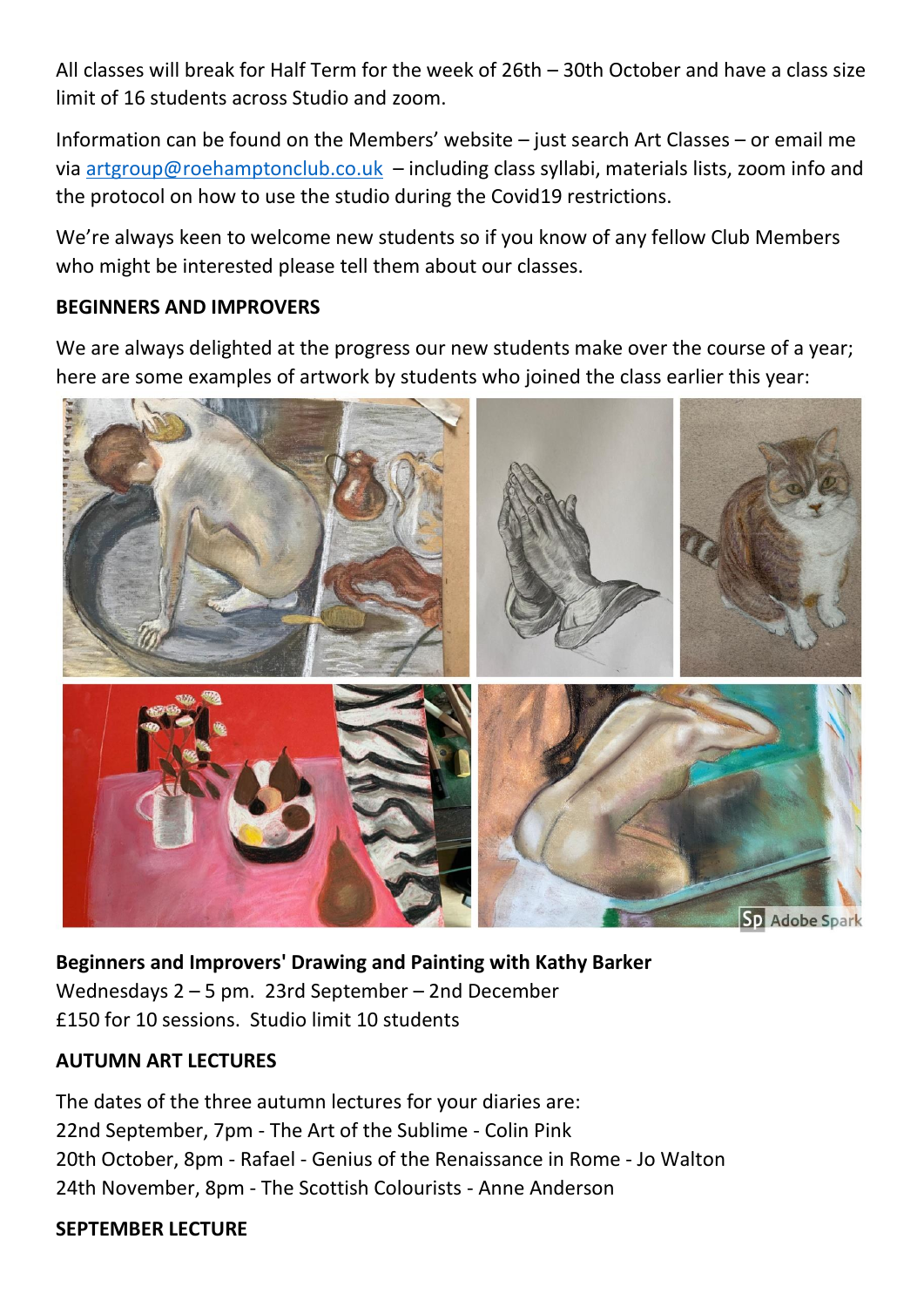

# **The Art of the Sublime - lecture by Colin Pink – Tuesday 22nd September**

The lecture starts at 7pm, which is earlier than normal. We are hoping to keep the Piazza Pop Up refreshment trailer open before the lecture starts so you can congregate in the fresh air.

Colin Pink will talk about *The Art of the Sublime*. He will include the thoughts of Edmund Burke and Immanuel Kant in his lecture. We will learn how notions of the sublime are shown in art, with a special focus on art from the early nineteenth century to now. Artists to be explored include Caspar David Friedrich, JMW Turner, Georgia O'Keefe, Mark

Rothko and Jackson Pollock. Contemporary installation artists include Yayoi Kusama, Richard Serra and Olafur Eliasson.

The lecture will take place in the Fountain Room, subject to government restrictions, and will be broadcast at the same time live on zoom.

The government restrictions include a maximum number of people attending the lecture in the Fountain Room. As a result, everyone who attends will have to be an art group member and will need to pre book. There will be no drop ins or guests.

We will send an email to all art group members shortly letting you know how to pre book and providing a link showing how to register to watch the lecture live on Zoom.

We know from the art group survey that these lectures are very popular and members are keen for them to restart. You may have picked up that we added a third lecture in November and look we look forward to being able to enjoy them again!



# **ANNUAL ART EXHIBITION AND SALE**